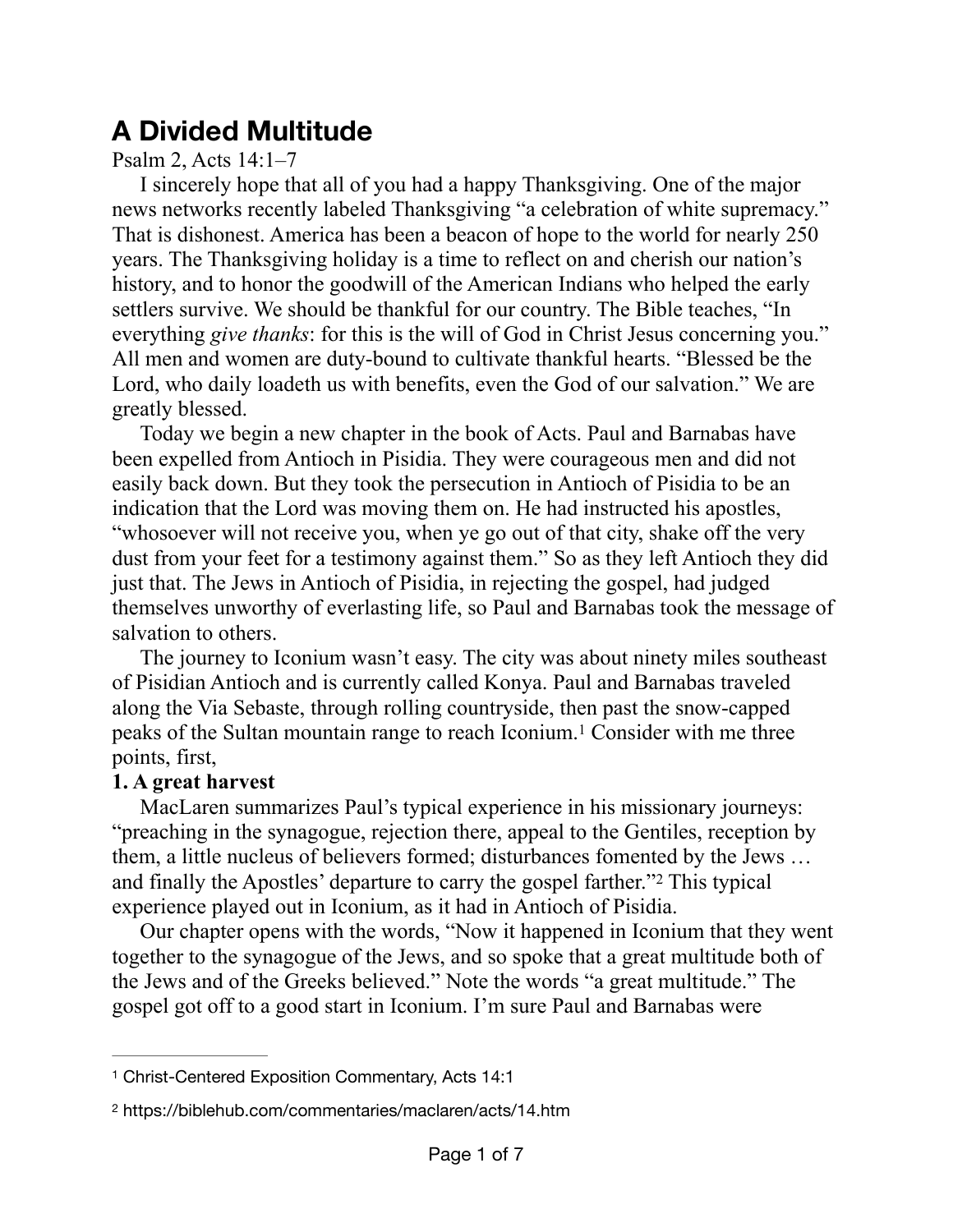encouraged. Here, it seemed that there was more than a little nucleus of believers formed, there was a great multitude of both Jews and Greeks.

When a budding entrepreneur goes into business, he or she doubtless wants the business to grow. Success is measured in sales, in numbers of new clients, in profits. Nobody starts a business with the goal of failing. But preaching the gospel is not a business. The preacher offers the best news in the world, the message of eternal life. It is not for sale. The richest man in the world could not afford it. It is a free gift. "The wages of sin is death; but the *gift* of God is eternal life through Jesus Christ our Lord." It is not received in exchange for money. Nothing we do can earn it. It was paid for by the shed blood of the Savior. It is a gift freely and graciously given, and it must be received by faith. The preacher preaches Christ crucified: the Savior laid down his life for us, that we might live. He tells people, "You were rebels, you were like sheep going astray, but God sent his Son to save you." God was in Christ, reconciling the world to himself. Receive the free gift of salvation. Believe on the Lord Jesus Christ, and you will be saved. The preacher wants to get people's attention. He wants people to see their need of Christ and come to him. The preacher doesn't want his message to fall on deaf ears. But men's hearts are spiritually dead by nature. People don't change easily. They don't want to admit that they are unworthy sinners, that they have been going down the wrong path. We all like to retain a measure of self respect. Human pride gets in the way. Only the Holy Spirit of God can open up the human heart to receive the gospel. But the preacher wants to be persuasive. Paul, speaking for all preachers, would later write, "Knowing therefore the terror of the Lord, we *persuade* men" (2 Cor. 5:11).

It is the goal of every true minister of the gospel to see men and women come to Christ and receive the message of salvation, and then to see those men and women transformed into faithful disciples and worshippers of Christ. There is no monetary cost to salvation, but the gospel demands our whole lives; we are called upon to present our bodies and our whole selves as a living sacrifice to God. If God is God, then he rightly demands our worship, that we spend the rest of our lives as his devoted followers, that we be faithful unto death.

When Paul and Barnabas got to Iconium, they went together to the synagogue of the Jews and preached Christ. Perhaps their message began with the words, "Men of Israel, and you who fear God, listen" (Acts 13:16). They wanted to show the Jews, the Gentile converts and the God-fearers that Jesus of Nazareth was the Messiah of Israel, the fulfillment of the Old Testament Scriptures. "All we like sheep have gone astray; we have turned every one to his own way; and the LORD hath laid on him the iniquity of us all" (Isa. 53:6). Jesus of Nazareth is the "him" of Isaiah 53:6! The LORD has laid on him—Jesus, the eternal Son—the iniquity of us all. Our sins were laid on him, and his perfect righteousness is credited to all who put their trust in him. What a deal! This is the good news, the gospel. You, like the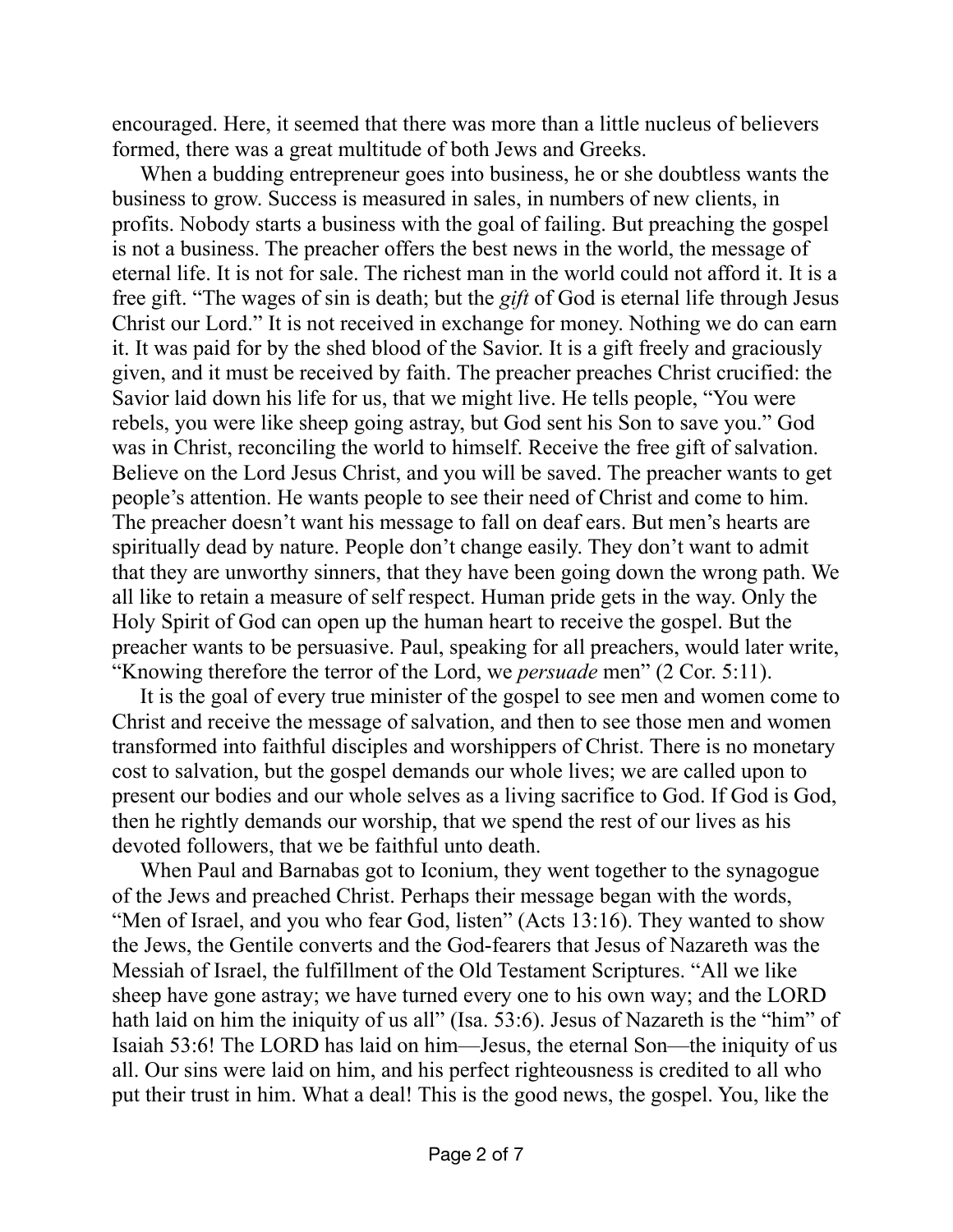hearers in Iconium, are invited to receive it. You are a sinner. You have failed to keep God's holy requirements. There is no hope for you. You are on your way to hell, and you cannot save yourself. You cannot buy God's favor. But Christ has done what you failed to do. He lived a perfect life. In him alone the Father is "well pleased." Of him alone the Father could say, "This is my beloved Son, in whom I am well pleased." He could not say that of the apostle Peter. He could not say that of Paul. He could not say that of Mary, the mother of our Lord. But at Jesus' baptism the heavens were opened up, and the Holy Spirit came down like a dove and lit upon him, and there was a voice from heaven, "This is my beloved Son, in whom I am well pleased." Jesus is unique, he is the only Savior. The good news of the gospel is that God the Father is well pleased with Christ—and with all who are in Christ, trusting in him alone for salvation.

Paul and Barnabas preached that message in the synagogue in Iconium, and lo and behold, "a great multitude both of the Jews and of the Greeks believed." Here was a great harvest. God gave the increase. There was not just a little nucleus formed, there was a great multitude of both Jews and Greeks who believed and committed their lives to Christ. The angels in heaven rejoiced. One would think that spiritual leaders on earth would rejoice as well. But the Jewish leaders saw the gospel as a threat. A true shepherd wants to see his sheep in heaven, but a false shepherd doesn't care about the sheep. He cares only about himself—his own little domain and kingdom.

When the gospel was preached in Iconium, not only did the Lord give a great harvest of souls, he also granted signs and wonders to be done by the hands of the apostles. These served, in the days before the completion of the Scriptures, to validate the apostles' message. God had said, "'Behold, your God … will come and save you.' Then the eyes of the blind shall be opened, and the ears of the deaf shall be unstopped. Then the lame shall leap like a deer, and the tongue of the dumb sing" (Isa. 35:4–6). Christ would come to save his people. He himself would do miracles, proving himself to be the Messiah, and his apostles likewise would do miracles, proving their apostolic authority. The blind would see, the deaf would hear, the lame would walk and those who had never spoken would be able to speak. God would perform similar miracles in human hearts. In the present day it is not required that a preacher do physical miracles. The saints can know that a preacher speaks for God if he preaches the message of Scripture. The truth or falsehood of a message can be ascertained by its conformity to God's written word, the Bible.

Here, then, was a great spiritual harvest. God was at work. But secondly we see **2. A divided populace**

Verse 2 informs us that "the unbelieving Jews stirred up the Gentiles and poisoned their minds against the brethren." How very telling! Nearly all the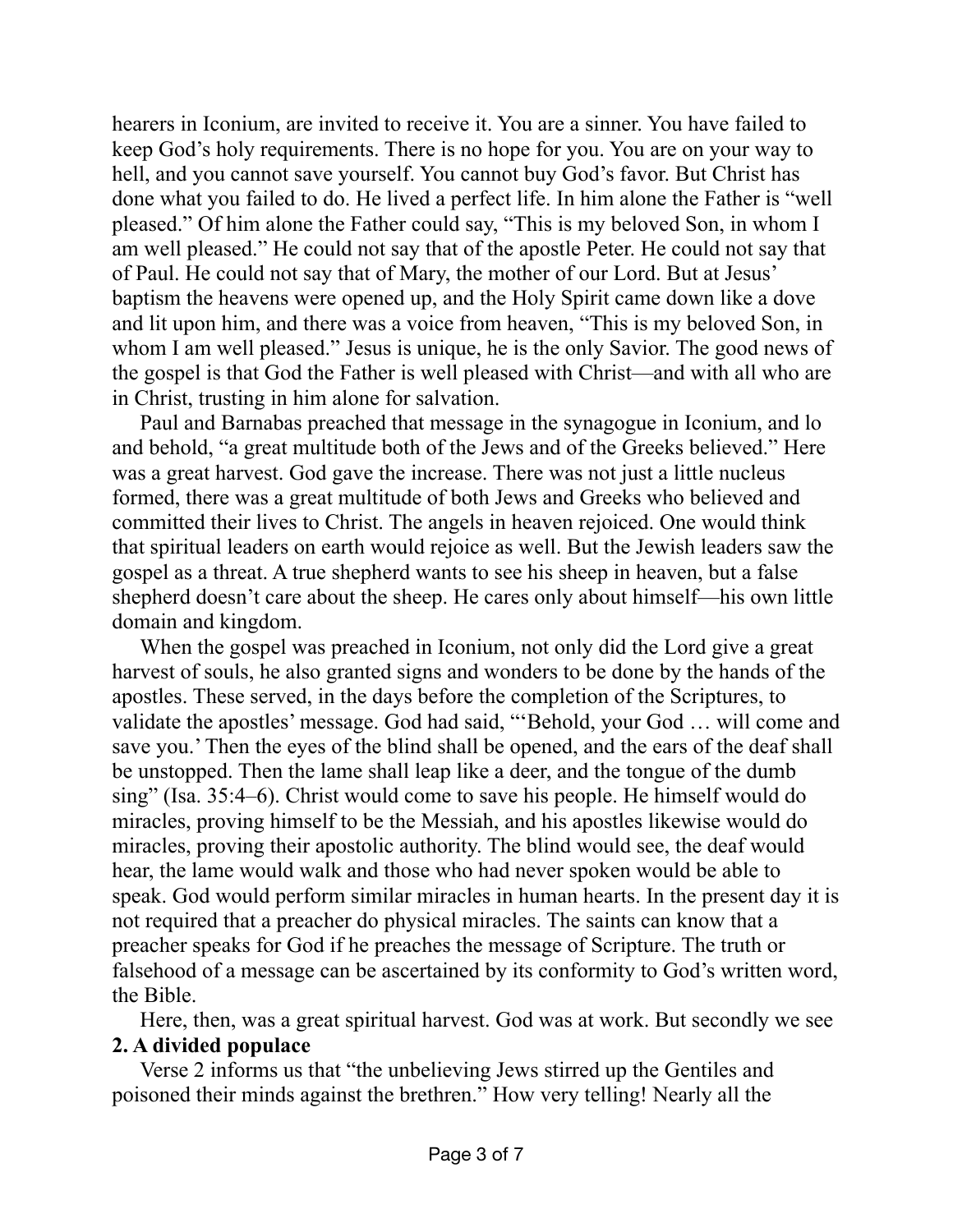<span id="page-3-4"></span><span id="page-3-3"></span>persecutionsin the Acts originated in the hostility of the Jews.<sup>[3](#page-3-0)</sup> They are here called "the unbelieving Jews," but it was "unbelief breaking forth into rebellion.["4](#page-3-1) Ordinarily, the Jews would have nothing to do with the Gentiles. But now both Jews and Gentiles would unite in the common cause of opposition to Christ. They were co-belligerents seeking to stamp out the truth and keep the people in chains of darkness, lost and without hope. Our Old Testament text asks the question, "Why do the nations rage, and the people plot a vain thing? The kings of the earth set themselves, and the rulers take counsel together, against the LORD and against His Anointed, saying, 'Let us break Their bonds in pieces and cast away Their cords from us.'" In Iconium the unbelieving Jews unite with the Gentiles ("the nations") to plot against Christ.

It took time to win over the populace. Verse 3 records that the apostles "stayed there a long time, speaking boldly in the Lord." But lies told often enough and fervently enough in time take on an air of truth. Things that at first seemed so implausible now seem plausible. Just ten years ago the idea that there are two and only two biological sexes seemed self-evident. Nature itself confirmed the biblical teaching that "he who made them at the beginning made them male and female" (Matt. 19:4). End of story! But now, there has been a seismic shift. The lie has been repeated often enough and passionately enough that a person's sex is a matter of self-determination. A boy who thinks he is a girl *is* a girl—and woe to the person who disagrees! J. K. Rowling, author of the Harry Potter books, expressed her belief that biological sex is real, and a great furor erupted. She has been axed out of an upcoming HBO retrospective on the Harry Potter films, and her name has been removed from a London primary school,<sup>[5](#page-3-2)</sup> all for expressing a belief that was mainstream ten years ago.

<span id="page-3-5"></span>In the case of the apostles, the unbelieving Jews told lies about Paul and his fellow missionaries that were ready to erupt in violence. The apostles were not trying to seek the world's approval, they just wanted to be left alone. They were not forcing anybody to believe in Christ, they were just presenting the facts and calling upon God to change hearts. But due to the lies that kept getting repeated, the religious climate had changed. "The multitude of the city was divided: part sided with the Jews, and part with the apostles" (Acts 14:4).

Before sin entered into the world, God and man enjoyed perfect communion, but when sin entered into the world, that communion was broken. God and man were estranged. So it has been ever since. Isaiah said, "Your iniquities have separated between you and your God, and your sins have hid his face from you,

<span id="page-3-0"></span>[<sup>3</sup>](#page-3-3) Ellicott, https://biblehub.com/commentaries/ellicott/acts/14.htm

<span id="page-3-1"></span>[<sup>4</sup>](#page-3-4) *Expositor's Greek Testament*, https://biblehub.com/commentaries/egt/acts/14.htm

<span id="page-3-2"></span><sup>&</sup>lt;sup>[5](#page-3-5)</sup> https://www.spiked-online.com/2021/11/23/jk-rowling-the-making-of-a-modern-folk-devil/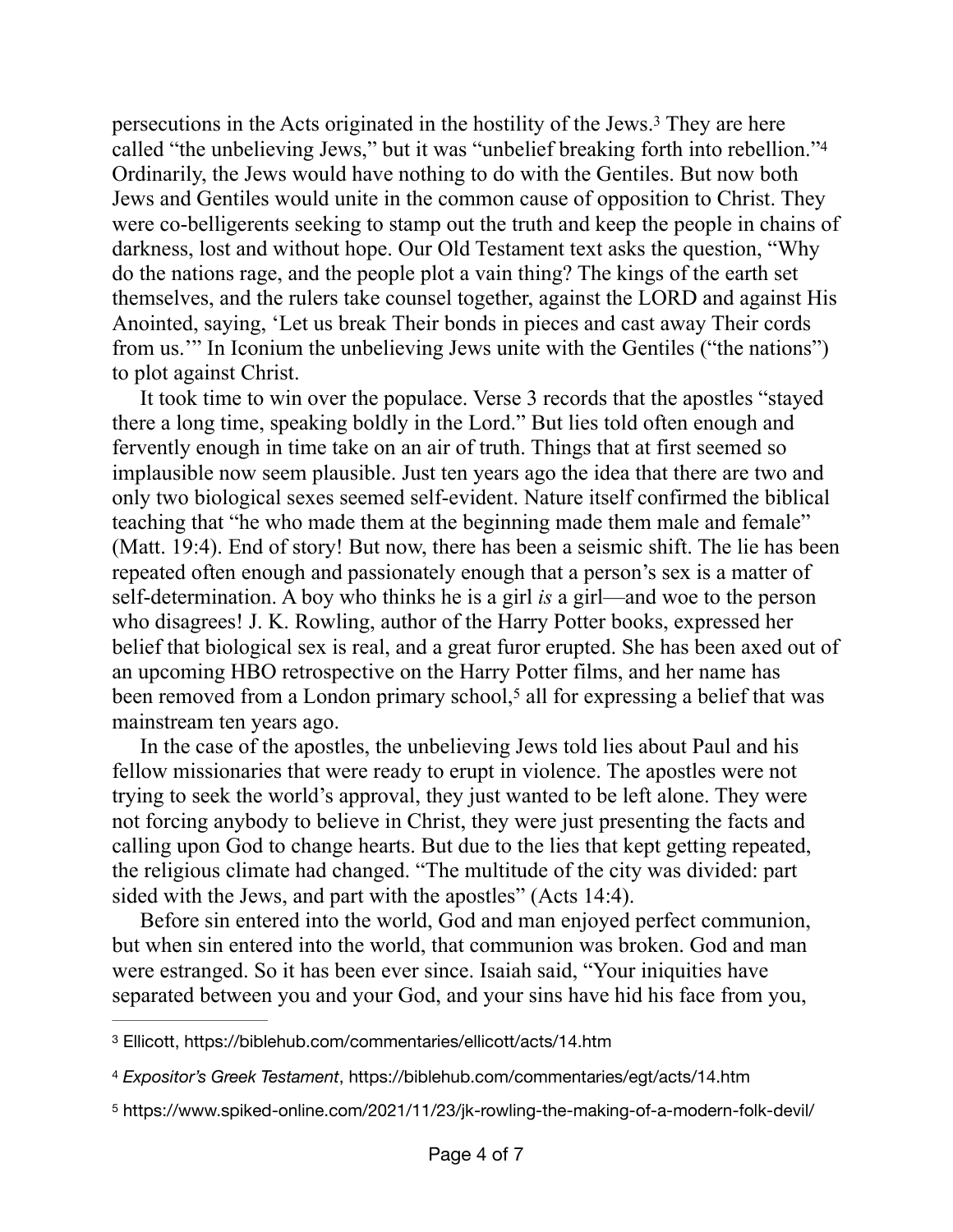that he will not hear." Satan is the great divider. He rebelled against the God of heaven at the beginning, and he is still in rebellion. He incites people to plot against the Lord, and many do. Those who are on their way to hell want to take as many people as they can with them.

One of our young men recently had a friendly debate with a group of Muslim men at a local library. He said to them, "I believe that if you deny that Jesus Christ is God, *you* are going to hell, and you believe that because I confess Jesus Christ is God, *I* am going to hell." Right on! Islam and Christianity cannot both be true. If Islam is true, then Christians are on their way to hell; if Christianity is true, then Muslims are on their way to hell. Christ is the way, the truth and the life, but Satan wants people to believe a lie.

There is an article in Wikipedia about Jay Smith, a Christian apologist who works to evangelize Muslims in England. He has made appearances at Speakers Corner in Hyde Park, London for over 24 years. He also engages in formal public debates with prominent Muslim apologists and scholars. Smith's polemical approach has actually been praised by the Salafi Omar Bakri Muhammad, who states: "I feel very comfortable with Jay (Smith, the apologist)—with him, what you see is what you get. He is no hypocrite, and neither are Salafis. His words and actions match his heart. He does not pretend by saying soft words about Islam. The Qu'ran calls for debate … Most U.S. evangelicals refuse to debate Muslims, unlike thecourage of Jay, who boldly cries, 'Jesus is Lord!'"<sup>[6](#page-4-0)</sup> Omar Bakri Muhammad and Jay Smith are idealogical opponents. They cannot both be right, but there is a mutual respect which is commendable. Sadly, the same cannot be said for all enemies of the truth. When he was here on earth, people lied about our Lord, and they will continue to lie and heap scorn upon followers of Christ till the last day. "The nations rage against the LORD and against His Anointed," but at the last day every mouth will be stopped, and every tongue will confess that Jesus Christ is Lord.

<span id="page-4-3"></span><span id="page-4-2"></span>Christians pray that we may be able to live a quiet and peaceable life as we witness for Christ, but there are forces at work in our own day that seek to destroy peace and pit people against one another, resulting in great polarization in society. Kyle Rittenhouse was acquitted of murder in a courthouse in Kenosha, Wisconsin, and there was, in the words of a liberal website, a "collective media and political meltdown."<sup>[7](#page-4-1)</sup> Rittenhouse has been called a white supremacist domestic terrorist. On the other hand, there has been a deafening silence on the Waukesha massacre, where a black man drove an SUV through a crowd of people, killing six and injuring 62. Mass murder—yet silence from the left, as it doesn't fit their chosen

<span id="page-4-0"></span>https://en.wikipedia.org/wiki/Jay\_Smith\_(Christian\_apologist) [6](#page-4-2)

<span id="page-4-1"></span>https://www.spiked-online.com/2021/11/20/kyle-rittenhouse-and-the-hysteria-of-the-elites/ [7](#page-4-3)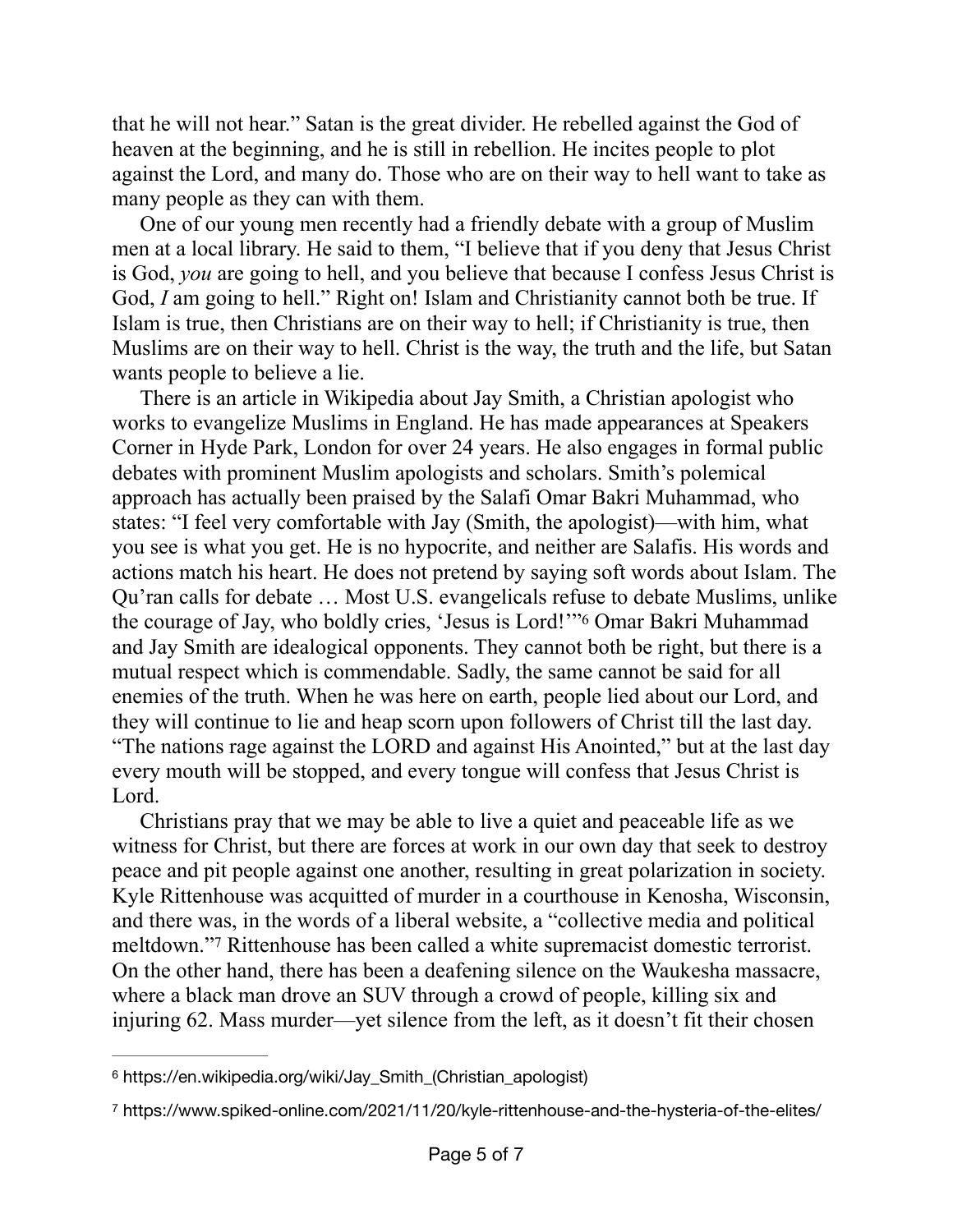narrative of white racism. Luke's words, "The multitude of the city was divided" can apply to twenty-first century America as they applied to first-century Iconium. Yet Christ is on the throne and will continue to build his church. Let us pray for our country and pray for freedom to witness for Christ.

Our hearts ought to break for the lives that were lost. Murder is in the heart of man. The devil "was a murderer from the beginning, and does not stand in the truth, because there is no truth in him … he is a liar and the father of it." The only hope for the human race is Christ.

We have considered *a great harvest* and *a divided populace*; finally, let us consider

## **3. An unshakable mission**

As our text for today concludes, Paul and Barnabas once again have to flee, this time to Lystra, Derbe and the surrounding region, where they carry on their work. Then our text for today concludes with the words "and they were preaching the gospel there." Think of it! Here they were, preaching the gospel. Twice they were run out of town for this. We are told that the definition of insanity is doing the same thing repeatedly and expecting different results. Yet Paul and Barnabas were back at it. They were not insane. What they were doing was not foolish. They were men of singular purpose, and that purpose was to be witnesses for Christ. They were sent out by their Lord and by his church, and they were faithful to that calling.

The Greek for "preaching the gospel" is "evangelizing." Though there were no doubt opportunities for the public proclamation of the gospel, what Paul and his teammates were doing here was evangelizing, that is, telling the good news. One need not be an ordained minister to tell the good news. An ordinary Christian can do that as he witnesses for Christ to his family, his friends, his co-workers or people he meets on the street. As we do this, brothers and sisters, we get better at it. All of us have to deal with fear, but God promises to be with us. We do not have the power to change hearts, but God does. His word will not return to him void, but will accomplish the purpose for which he sent it. Our job is to inform people about the word.

Paul and Barnabas had an unshakeable mission. At the beginning of the previous chapter the Spirit had said, "Separate to Me Barnabas and Saul for the work to which I have called them." And they were faithful to the calling. As they talked to people in Lystra, Derbe and the surrounding region they did not tell them to try harder, they did not give them a pep talk, they did not tell them heartwarming stories, they did not tell them to turn over a new leaf; rather, they told people about Christ, the only Savior. "Neither is there salvation in any other: for there is none other name under heaven given among men, whereby we must be saved."